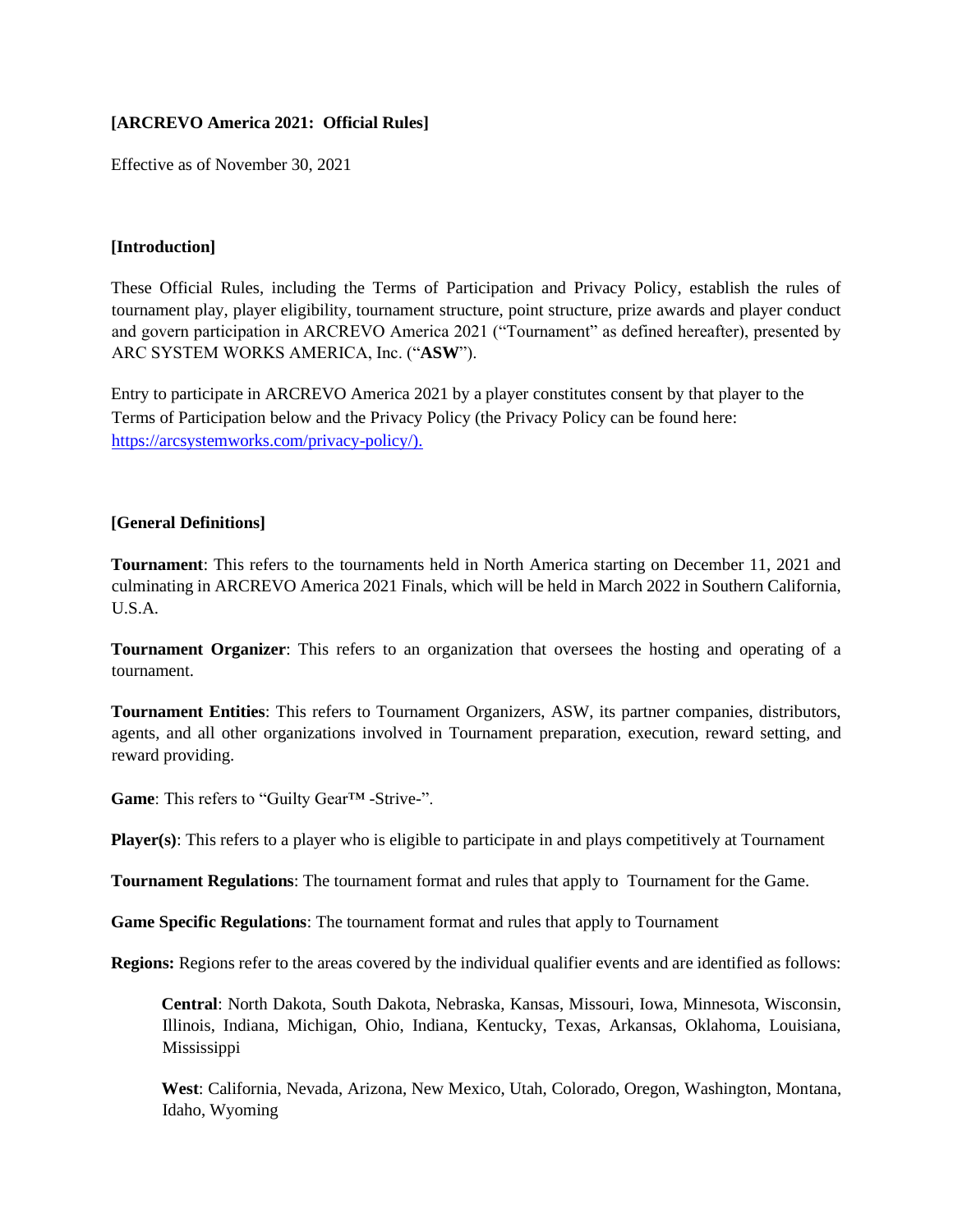**East**: West Virginia, Virginia, Maryland, Delaware, Washington D.C., Pennsylvania, New York, Vermont, Rhode Island, Maine, Connecticut, New Hampshire, North Carolina, South Carolina, Georgia, Florida, Tennessee, Alabama

**Canada**: Alberta, British Columbia, Manitoba, New Brunswick, Newfoundland and Labrador, Northwest Territories, Nova Scotia, Nunavut, Ontario, Prince Edward Island, Quebec, Saskatchewan, Yukon

**Mexico**: Aguascalientes, Baja California, Baja California Sur, Campeche, Chiapas, Chihuahua, Coahuila, Colima, Durango, Guanajuato, Guerrero, Hidalgo, Jalisco, Mexico, Michoacan, Morelos, Nayarit, Nuevo, Leon, Oaxaca, Puebla, Queretaro, Quintana Roo, San Luis Potosi, Sinaloa, Sonora, Tabasco, Tamaulipas, Tlaxcala, Veracruz, Yucatan, Zacatecas

### **[Tournament Overview]**

Tournament is a North American continent online tournament series of competitive play featuring "Guilty Gear™ -Strive- (GGST)". Tournament consists of (i) the ARCREVO America 2021 regional qualifying events ("**Regional Qualifiers**"), (ii) ARCREVO America Finals ("**Finals**"). The top 2 players from each region will qualify for a spot in the Finals to determine the Tournament champion.

### **[Player Eligibility]**

Tournament is open to all individuals (i) who have reached the age of 18 years old or older as of December 1<sup>st</sup>, 2021 and (ii) who reside in Canada, Mexico, or the United States.

Players who qualify and accept a place in the Tournament Finals will be required to be vaccinated and provide proof of vaccination before being allowed to participate in the Event. Failure to provide proof of vaccination will result in the Player being disqualified from participation and their spot being forfeited to the next highest placing Player in their region.

All employees, directors, and executives of ASW, partner companies, distributors, agents, and any other organization related to Tournament preparation, execution, prizing, or individuals with a close relation to such a person (spouses, siblings, parents, children, or their spouses) are not eligible to participate in the Tournament.

Staff members of Tournament Organizers may only participate in competitions that are not managed by their organization and may not participate in tournaments that are managed by their organization.

In the event that any or all Tournament is canceled or rescheduled due to uncontrollable circumstances (including natural disasters, epidemics and/or pandemics, travel restrictions, lock down orders, and acts or warnings of terrorism), ASW will not compensate or reimburse Players for any expenses, including travel and accommodations.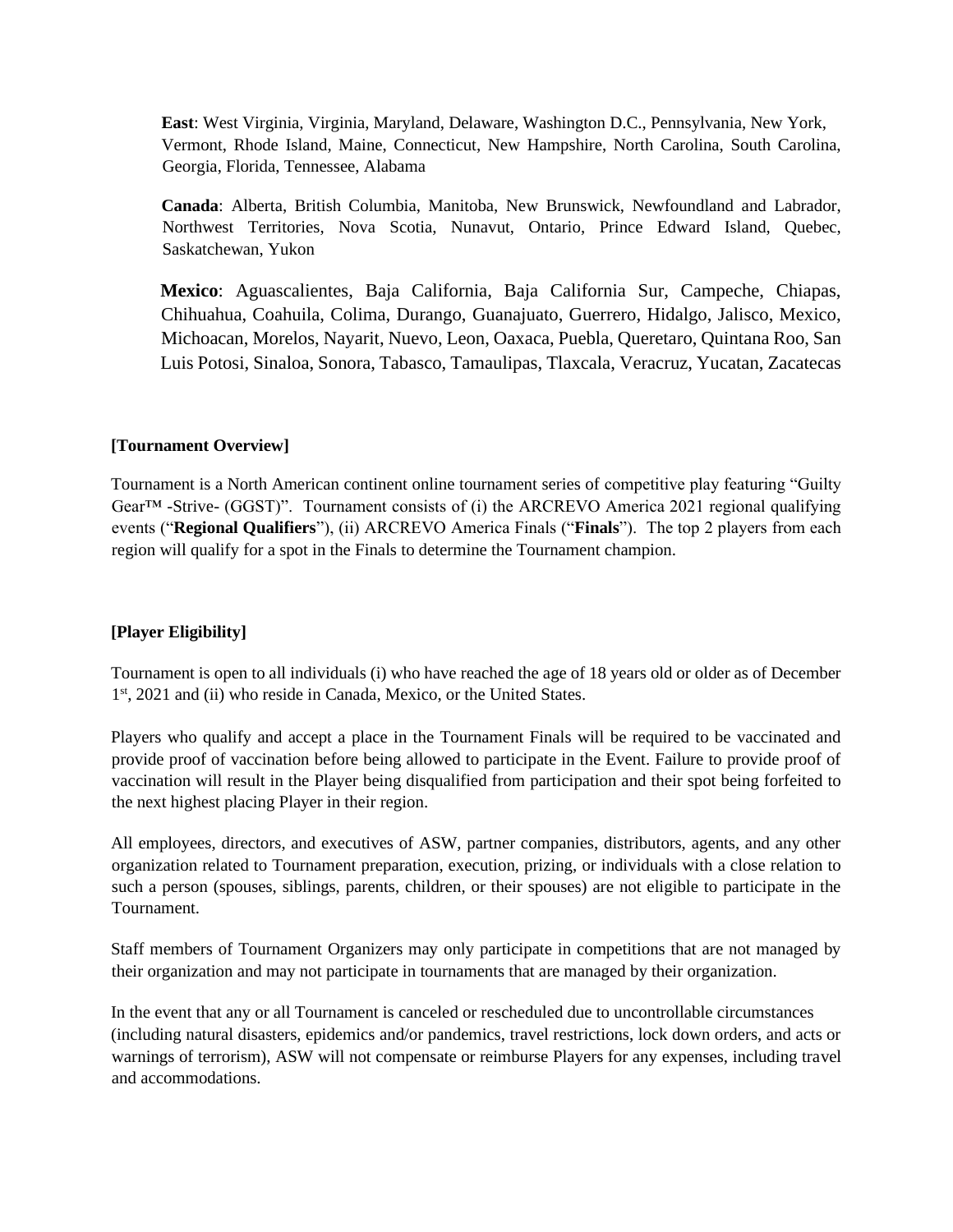## [**Entry**]

All Players must have a Smash gg. account a[t](http://smash.gg/) <http://smash.gg/> ("**Smash.gg**"). Players will be required to use the same Smash.gg account for the entire duration of the Tournament.

Players must register for their region's event using the same Smash.gg account. Entering the Tournament under multiple Smash.gg accounts may result in the disqualification, or disqualification from Tournament at the sole discretion of ASW. In addition, Players may only enter the Regional Qualifier held in the region of his or her residence. Should a Player enter a Regional Qualifier in a region outside of their residence, they will be disqualified and any and all prizes will be forfeited.

### **[Rules of Succession]**

If a Player who has been invited to the Finals is unable, unwilling or unfit based on past competitive conduct as determined in ASW's sole discretion, or fails to respond to the invitation to the Finals within five (5) days from a receipt of such invitation to join the Finals, his or her awarded qualification spot for Finals passes down to the next highest ranked Player in the Regional Qualifier held in the region in which such qualified Player belongs to. If there are multiple candidates for receiving the spot who have the same ranking in the Regional Qualifier, standing will be determined via the tie-breaking rules dictated in the section below.

### **[General Tournament Regulations]**

- 1 on 1, double elimination.
- All matches are to be played on the PlayStation® platform (PlayStation®4, PlayStation®4 Pro and PlayStation®5).
- Players will be required to play in Player Match Mode.
- Game will be updated to the latest version of the Game at the point when the tournament is held.
- The control setting can be changed freely within the Game. However, any controller function such as rapid pressing (turbo) or hardware-based macros are not allowed during the Tournament.
- Any Player who is late for a match or fails to respond for a match when being called up by Tournament Organizer via the messaging process, as set forth in the respective Game Specific Regulations, will be automatically considered to have lost that match.
- All Players must check the proper operation and function of their button controls before the start of each match.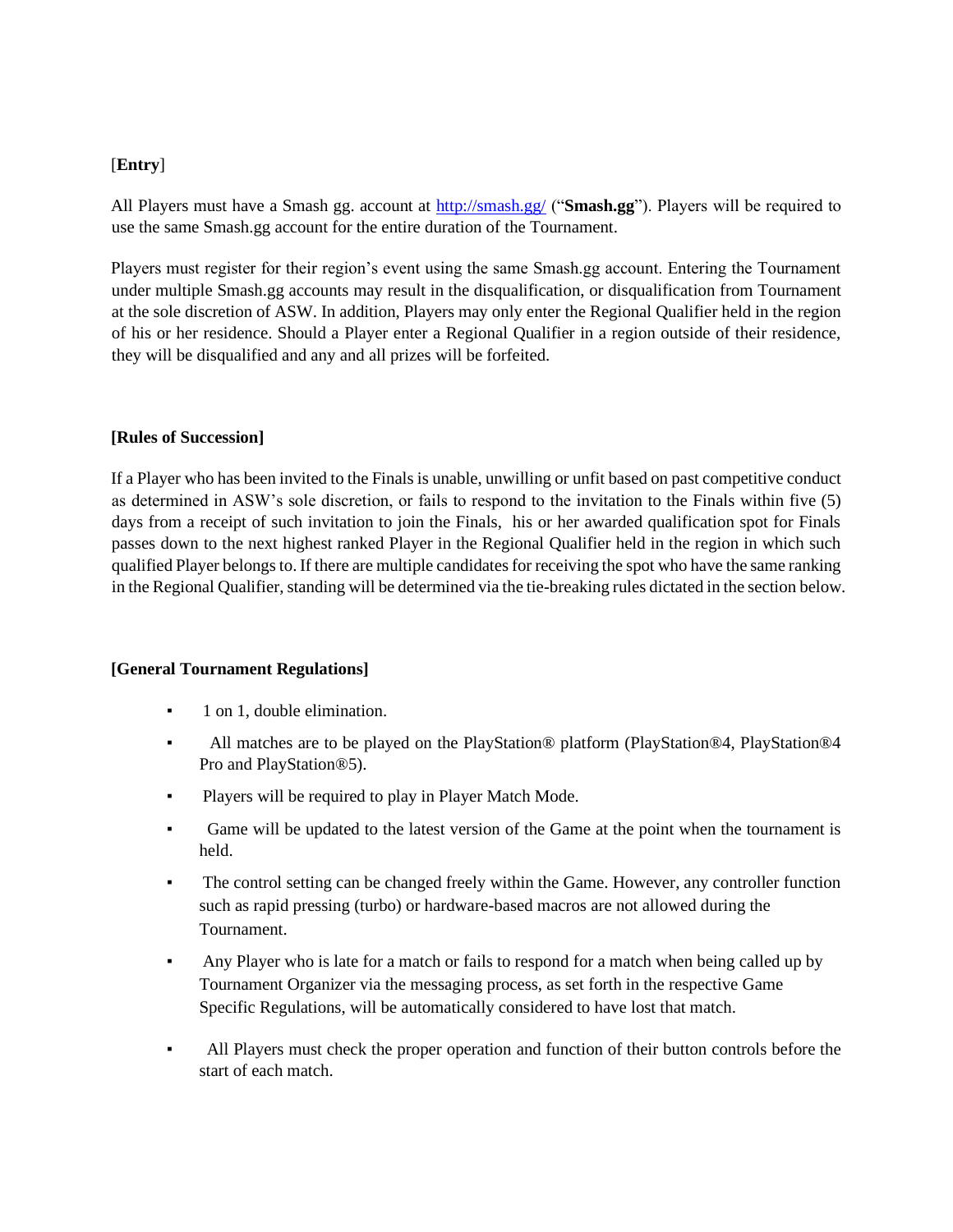- If a pause or share button of a Player is pressed or malfunctions during a round, the Player will automatically receive a forfeiture of that round.
- If Player is found to be using a banned character during a match, the Player will automatically receive a loss for that entire match.
- If a Tournament Organizer determines that Player is deliberately delaying the progress of a match by failing to respond to messages, failing to join the match, or other disruptive behavior, the Player could be disqualified from Tournament.
- **•** For Regional Qualifiers, in order to establish the final  $5<sup>th</sup>$ -8<sup>th</sup> rankings, tiebreaking matches will be played between the  $5<sup>th</sup>$  and  $7<sup>th</sup>$  place Players.

## **[Online Regulations]**

- Player must satisfy the following requirements in order to participate in online matches:
	- (1) Player must have their PlayStation® console connectivity set to NAT Type 2 and have a minimum of 3Mbps upload speed.
	- (2) Player must have a Smash.gg account at https://smash.gg/. Player must use the same account for the duration of the Tournament.
	- (3) Player must have a PSN account.
- Only one PSN account per Player is allowed to compete in the Tournament.
- Wireless (WiFi) connections are prohibited. Any evidence of Player using WiFi will immediately disqualify the Player from Tournament.
- Players may be required by Tournament Organizer to provide a screenshot of their internet connection speeds as well as a picture of their network connection.
- Game Setting: Please see the Game Specific Regulations for the rules and settings for each Game.
- Players may not use any glitch or bug that prevents the Game from being played, including but not limited to bugs causing the game to freeze, reset, remove character from play zone or similar results.
- If players cannot connect to each other, the player with the least amount of games lost moves forward in the Winners bracket. In the case of a tie, 1 player is advanced to the Loser's bracket while the other player advances and forfeits the next match in the Winner's bracket, resulting in both players being sent to the Loser's bracket.
- In case of a disconnection in the middle of a match, the Player who left the match lobby loses the game. If both Players remain in the match lobby after the disconnection, the Players will replay the match recreating only the numbers of rounds won.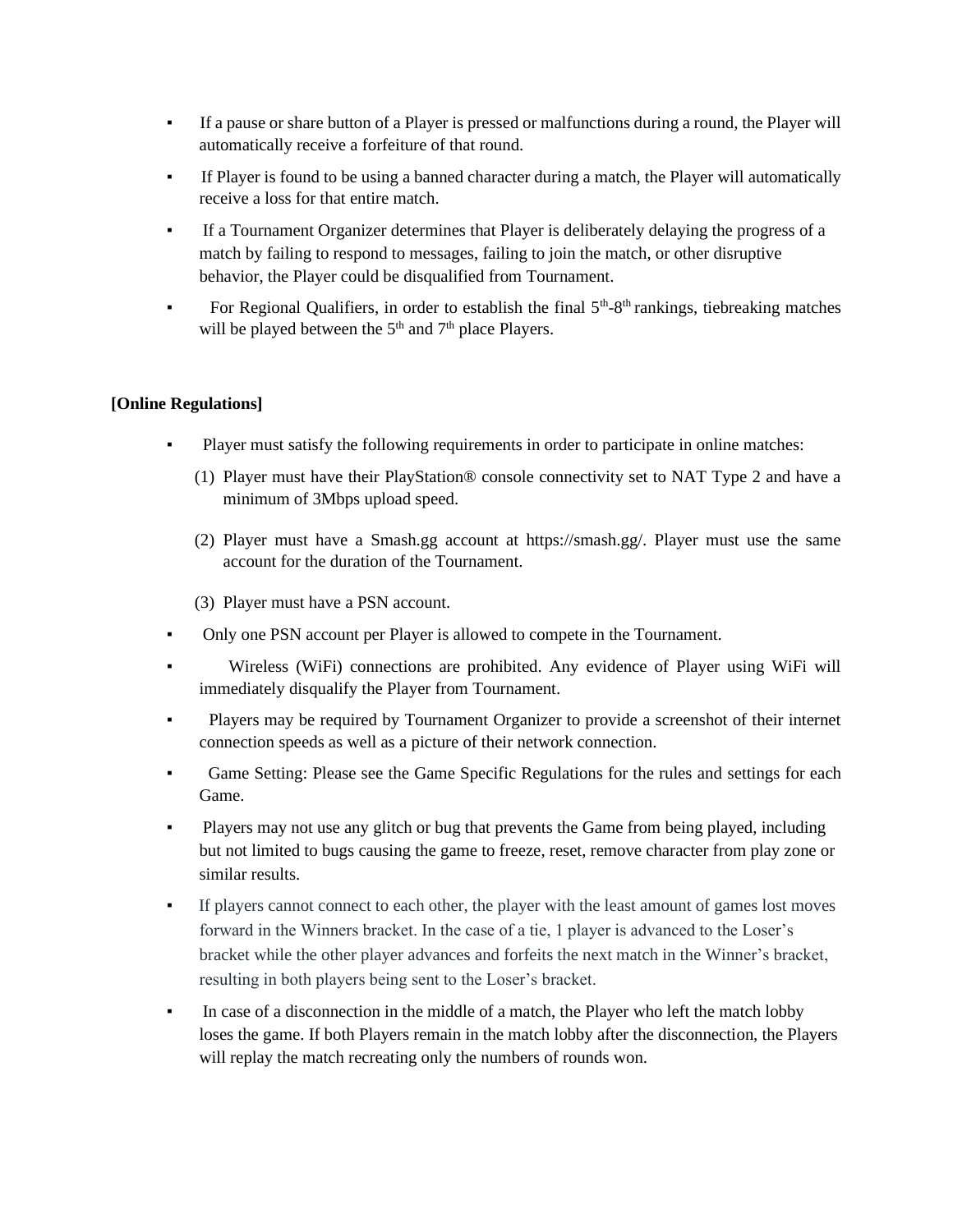# **[Regional Qualifier Prizing]**

▪

The Regional Qualifier events are free to enter. ASW will provide airfare, lodging, and transportation to the event finals at each of the five online events. Please find description of below prizes in section **[Finals Prizes and Restrictions]** 

The prize distribution for the Game is as follows:

| Prize     |                                                                           |  |
|-----------|---------------------------------------------------------------------------|--|
| 1st Place | Trip to Finals*                                                           |  |
| 2nd Place | Trip to Finals*                                                           |  |
|           | *"Trip" as identified in section<br><b>Finals Prizes and Restrictions</b> |  |

## **[Finals Regulations]**

### **Tournament Terminology and Format:**

● **Round** - A round is an in-game measurement awarded when Player reduces their opponent's character(s) health to zero.

● **Game** - A game is won when Player wins the necessary number of rounds over their opponent. The first Player to win two rounds wins the game.

● **Set** - A set is played between two Players with both players attempting to win a certain number of games to win the set. Sets will be played best two games out of three.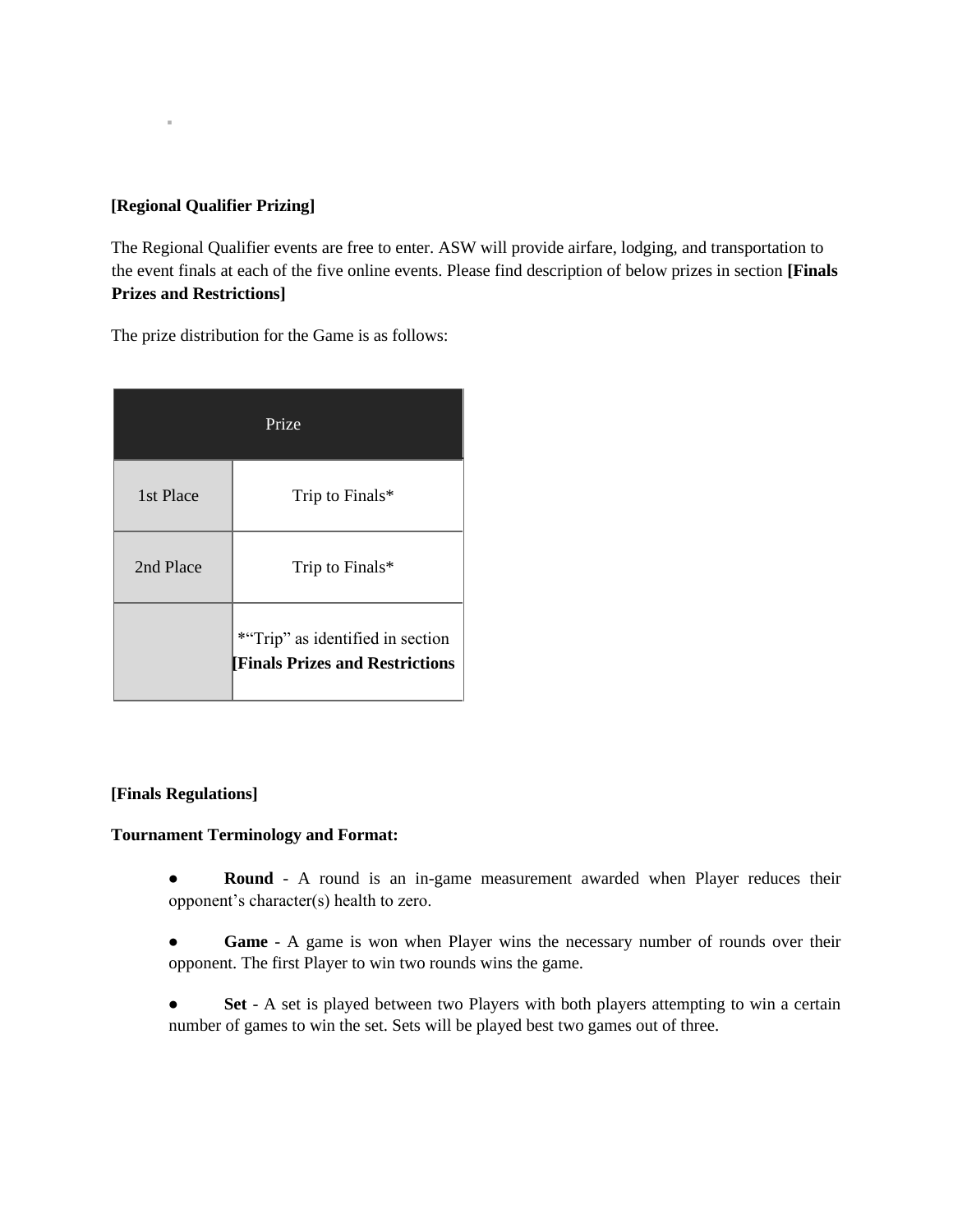### **Tournament Format:**

All matches are to be played on the PlayStation® platform (PlayStation®4 Pro).

Finals will be played in two stages: two groups of 5 players and the grand finals.

### **GROUP STAGE**

The group stage will be run in a round-robin format. Players will be split into two groups of five with players from each region assigned to separate groups.

Round-Robin Best-of-Three Games are then played in each group, with the Top-2 ranked players in each group progressing to the final bracket.

Tiebreakers will be applied for players with the same number of wins when applicable. Ties will be resolved by tiebreaker mechanisms in the following order,

- 1) Game win differential defined as total number of Games won by a Player minus the total number of Games lost by such Player.
- 2) Total Game wins in Games between tied Players.

The tied Players will play an additional Tiebreaker Round Robin with Best-of-One Games. The rankings of the tied Players will be determined by comparing the total number of Game wins achieved by each Player during the Tiebreaker. If the Players from the Tiebreaker remain tied, this step will be repeated.

## **FINALS**

A four player Double-Elimination bracket will be played, with all Games being best 3 out of 5. The players that advance from the group stage will be seeded in the Finals bracket as follows:

|                | <b>Bracket Side 1</b> |                               | <b>Bracket Side 2</b> |
|----------------|-----------------------|-------------------------------|-----------------------|
| <b>Group A</b> | 1 <sup>st</sup> Place | Group A 2 <sup>nd</sup> Place |                       |
| <b>Group B</b> | $2nd$ Place           | <b>Group B</b>                | 1 <sup>st</sup> Place |

### **[Game Regulations]**

▪ Match Duration: 99 seconds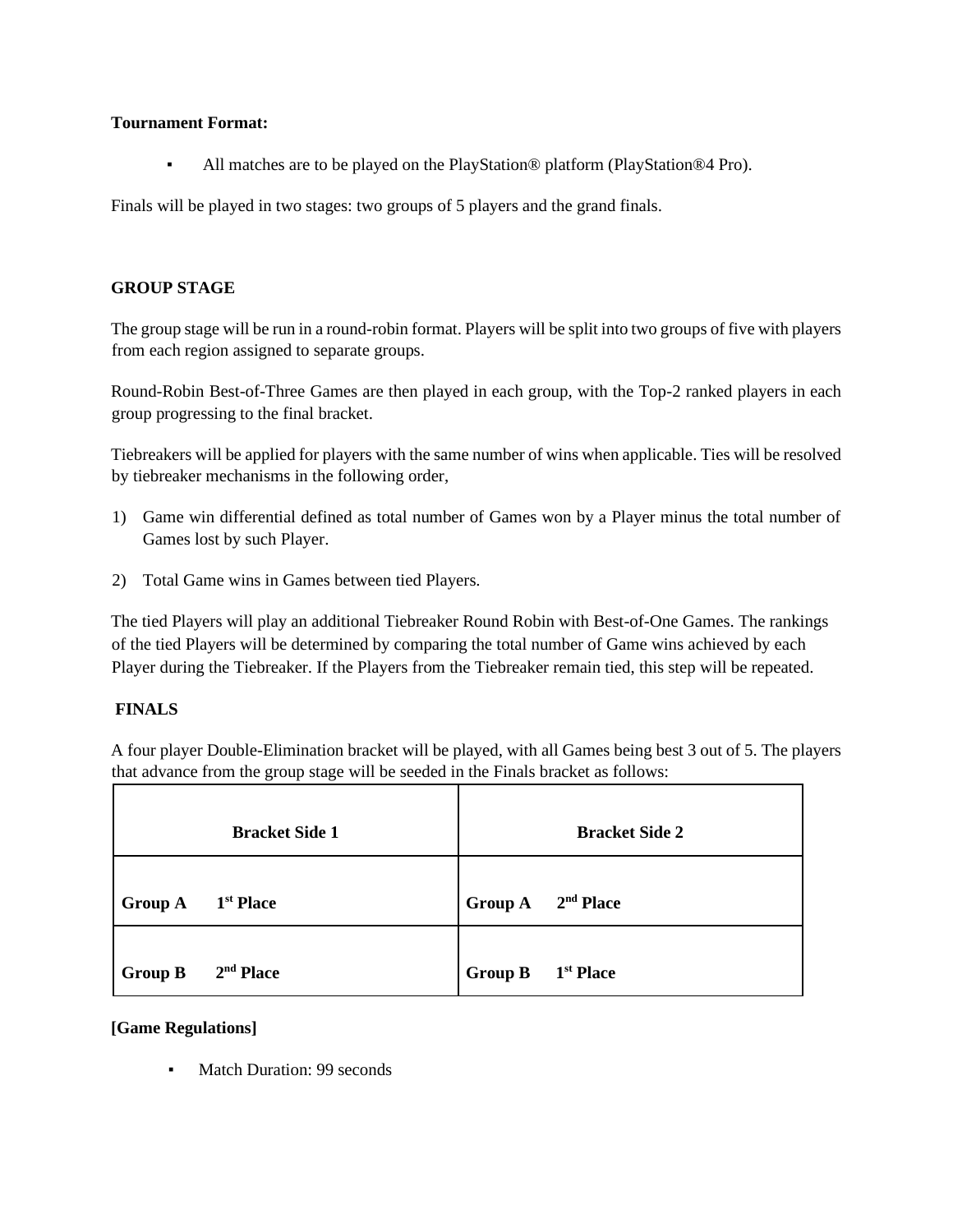▪ Set Format: Best of 5 games (First to win 3 games) for the entire tournament from pools to Top 8 for all Regional Qualifiers

- Stage and BGM: AUTO (can be changed if both players agree to it)
- Characters: DLC characters are banned until after two weeks following their release

In the event where the progress of a match is deemed impossible due to reasons such as technical difficulties the players will have to replay the match recreating only the number of rounds won. This rule applies both to the Regional Qualifiers and the Finals.

## **[Finals Prizes and Restrictions]**

For the Finals winners, a prize pool of \$30,000 will be shared in accordance with the payout schedule (shown below).

| Placing   | Prize Money |
|-----------|-------------|
| 1st       | \$10,000    |
| 2nd       | \$6,500     |
| 3rd       | \$5,000     |
| 4th       | \$2,500     |
| 5th (Tie) | \$1,000     |
| 5th (Tie) | \$1,000     |
| 5th (Tie) | \$1,000     |
| 5th (Tie) | \$1,000     |
| 5th (Tie) | \$1,000     |
| 5th (Tie) | \$1,000     |
| Total:    | \$30,000    |

In addition, all Players invited to Finals shall receive from ASW a Trip to Finals. For purposes of this paragraph, a "**Trip**" shall consist of: (i) one round-trip coach-class air transportation for the Player, originating from an airport of ASW's choice near the Player's primary residence, to the venue of Finals; (ii) 2 nights' hotel accommodations for the Player, consisting of one (1) room (meals, telephone calls, tips, gratuities, and other incidentals are not included); and (iii) round-trip transportation between the airport and hotel.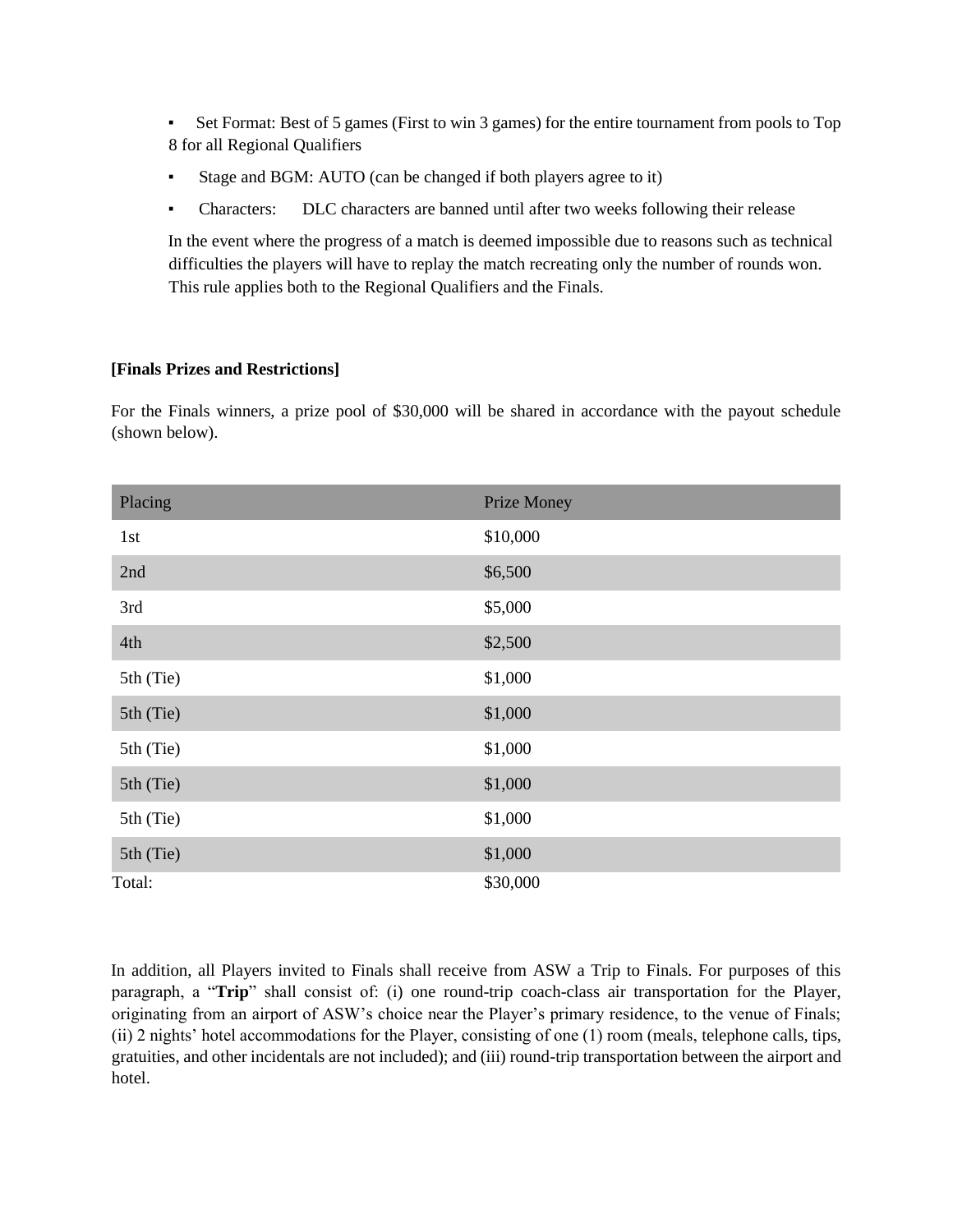Each cash prize (a "**Cash Prize**"), Trip and/or other prizes awarded to a Player, shall be collectively referred to as a "**Prize**" or "**Prizes**". Receipt of any Prize is contingent upon the Player's compliance with all of the Official Rules, as well as any Prize-related third-party provider requirements, including but not limited to, the age requirement for hotel accommodations.

The Prize is subject to change based on current market conditions at time of Prize fulfillment, the time of travel, and the distance between Players' residence and the venue of the Finals. All Players invited to the Finals must possess valid travel documents to travel. ASW reserves the right to substitute ground transportation in lieu of air transportation if the Player invited to the Finals resides within 100 miles of the venue of the Finals.

Notwithstanding anything to the contrary, the Prizes (including Cash Prizes) that can be received by Player may be modified and/or limited by the laws and regulations of the country in which the Prize recipient resides.

Each Player who has been declared the winner of a prize in the Tournament shall not be considered an official winner (each such individual, a **"Winner**") unless and until he or she executes an Affidavit of Eligibility, a Liability Release, and where such requirement to sign a release is legal, a Publicity Release and any required payment information and tax forms ("**Winner Forms**") in order to receive payment for Cash Prize. If a Player fails or refuses to sign and return all the signed Winner Forms within ten (10) business days of Player's determination of eligibility to receive an award, the Player may be disqualified. In the event that Player is disqualified, ASW reserves the right, but not the obligation, to award the affected Cash Prize to the Player that last lost to the disqualified Player. Within thirty (30) days of receiving an executed copy of the Winner Forms, ASW will deliver to Winner the applicable Cash Prizes. Failure to take delivery of any Prize by the Winner may result in forfeiture, and such Prize may be awarded to an alternate Winner. Prizes may not be transferred or assigned until after a Winner has complied with all his or her obligations under the Official Rules. No substitutions may be made for any Prize, except by ASW which reserves the right to substitute a prize in whole or in part with another prize of comparable or greater value if the intended prize is not available for any reason, as determined by ASW's sole discretion.

By participating in a Tournament, Players acknowledge that ASW has not and will not obtain or provide insurance of any kind relating to Prizes. Winner shall be responsible for all taxes (including but not limited to federal, state, local and/or income) on any Prize won and received by the Winner and shall be required to provide to ASW his/her Social Security number, IRS Form W-8BEN, IRS Form W-9, or equivalent information for tax reporting purposes (at a time to be determined by ASW, and which may be prior to participation in a particular round or prior to receipt of any Prize by Winner). ASW will file an IRS Form 1099 or equivalent tax withholding documentation for the value of any Prize or other items of value transferred to the Winner by ASW in accordance with IRS requirements, and ASW may also share such documentation with a state or local government agency as required by law. Refusal or failure by Winner to satisfy the requirements of all necessary and appropriate tax, withholding or other required compliance terms (including Social Security number, IRS Form W-8BEN, IRS Form W 9, or equivalent information) will result in a forfeiture of the Prize(s) and an alternate Winner may be selected in accordance with the Official Rules. Payment of Prizes will be subject to any applicable withholding taxes, and the total amount of the Prizes transferred to Winner by ASW, as reduced by any applicable withholding taxes (up to 30% for non-US citizens), will constitute full payment of such Prizes. ASW shall have no liability or obligation to award Prizes if Winners does not claim the Prizes, or fails to satisfy the documentation requirements as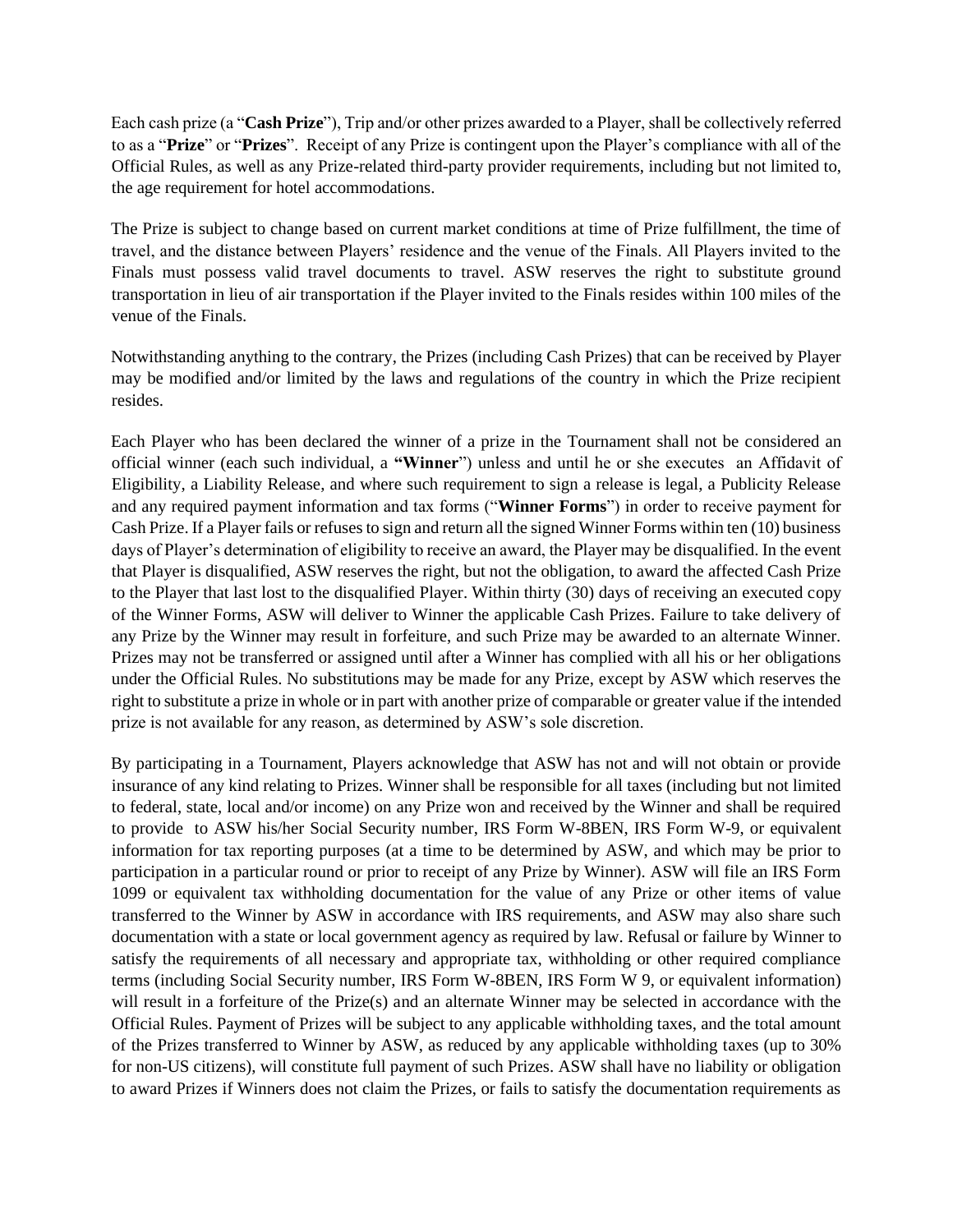described above within six (6) months of the last day of the Tournament or such earlier time as designated by ASW.

## **[Player Images]**

By participating in Tournament, Player hereby grants to ASW and each of its designees, including Tournament Organizers licensed by ASW, permission to record, film, or photograph the Player ("**Player Images**"). All Player Images will be owned by ASW. Player grants to ASW and each of its designees, the right to use, edit, adapt, post, stream, copy, display, perform, transmit, broadcast and otherwise exploit Player Images including any names (actual and player names), likenesses, voice, conversation and any other attributes of the Player's personality and appearance, individuality or with others, in whole or in part, alone or in conjunction with other material, in any and all media now known or hereafter devised, in perpetuity throughout the world, for the purpose of trade, advertising, promotion or any other lawful purpose whatsoever, without additional compensation, consideration, notification or permission, except prohibited by law.

### **[Consent to Official Rules]**

By participating in Tournament, Player fully and unconditionally agrees to and accepts these Official Rules and any decisions of ASW or Tournament Organizer, as the case may be, which are final and binding in all matters related to Tournament.

Receipt of any prize is contingent upon Player's compliance with all of these Official Rules.

### **[Code of Conduct]**

Players must at all times behave in a respectful and sportsmanlike manner in their interactions with other Players, Tournament Organizers, the media, sponsors and/or fans.

Any Player who engages in inappropriate speech or conduct or who competes without complying with the Official Rules including these Terms of Participation, will be immediately disqualified from the Tournament and, at a sole discretion of ASW or Tournament Organizer, he or she may lose the right to receive any and all Prizes.

Inappropriate speech or conduct includes, but is not limited to, the following:

Inappropriate speech or conduct such as violent or abusive language, threats or intimidation, harassment, registration of a player name that is disruptive to the public order or that contains discriminatory words, physical or cyberviolence, collusion, misrepresentation, acts of cheating through any means, deliberately delaying or manipulating game play, deliberately disconnecting network cables, deliberately interfering or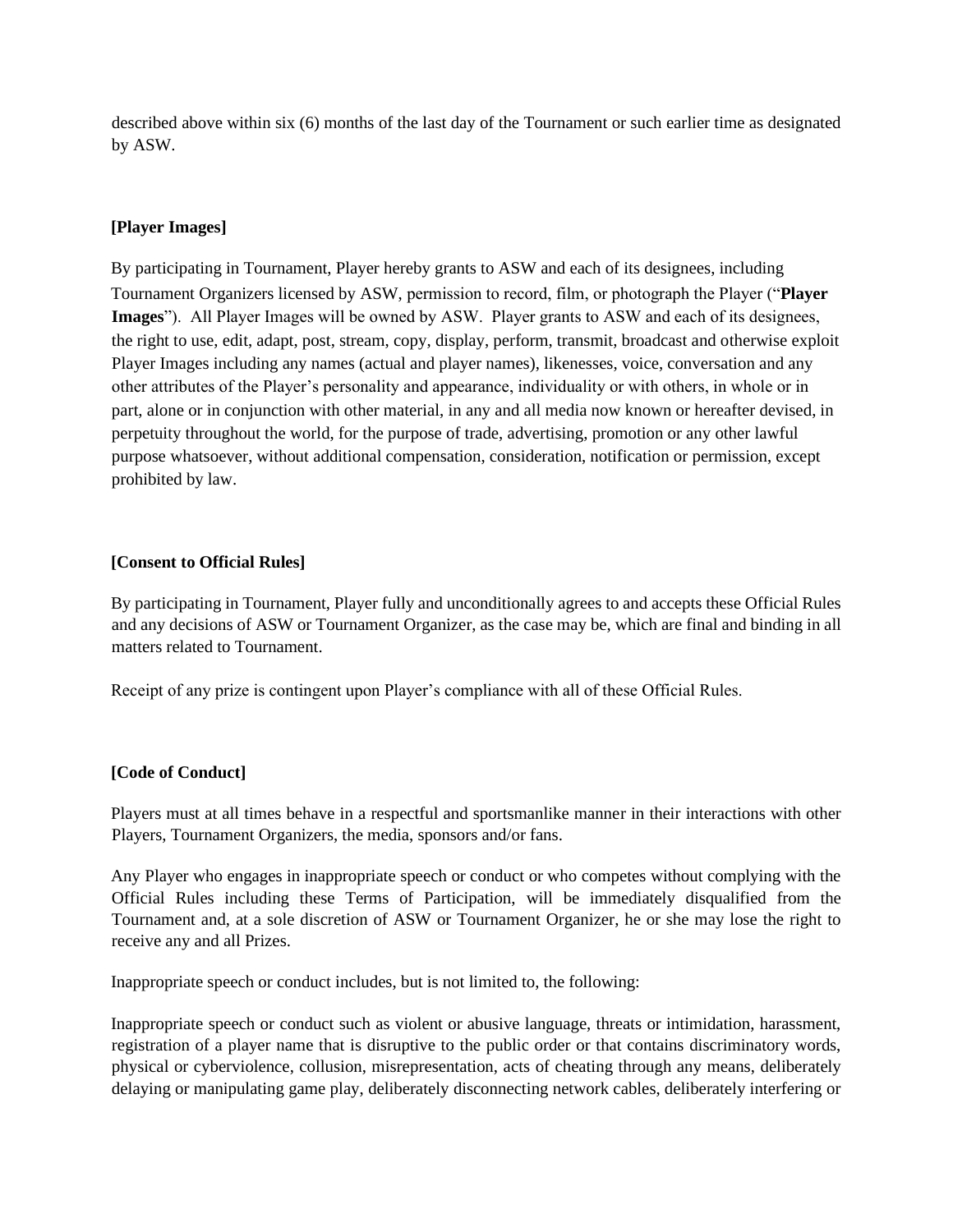interrupting network connectivity, falsification of game play through known or currently unknown means, or any other conduct deemed inappropriate at ASW's sole discretion.

Player hereby consents to comply with all final and binding judgments of Tournament Organizer, ASW, and representatives of ASW in all matters relating to the code of conduct.

Both ASW and Tournament Organizer have the right to disqualify any Player who is deemed by the judgment of either ASW or Tournament Organizer to be hindering the tournament format, process, or operation or to be violating the code of conduct.

Both ASW and Tournament Organizer have the right to unilaterally and permanently ban a violating Player from all future ASW events if either ASW or Tournament Organizer deems necessary to do so.

## **[Video Posting Guidelines]**

The Arc System Works Video Policy can be found here[:](https://arcsystemworks.com/privacy-policy/) [https://arcsystemworks.com/video-policy/](https://arcsystemworks.com/privacy-policy/)

## **[Charitable Donation Policy]**

ASW is committed to supporting contributions to charitable organizations as well as setting up an eSports donation program for ASW loyal fans ("FGC"). For that purpose, ASW set up this Donation Policy to provide additional contributions to the charitable organizations besides its own donation program to such organizations. ASW will match FGC donations to Qualifying Organizations based on below guidelines.

ASW may organize donation programs for FGC where ASW will match 100% of the player's registration fee (in case of free registration, ASW will donate \$20 per match) as an "eSports Donation Fund" during designated eSports events held by ASW up to a maximum of \$30,000 per event during each calendar year. Proceeds from the eSports Donation Fund will be sent directly to the qualifying organization selected by ASW.

ASW reserves the right to post, modify, change or terminate the Matching Donation Program at its sole discretion at any time without notice.

### **[Reporting Rule Violations]**

At some point during the Tournament, a Player may violate either the Official Rules or the Game Specific Regulations. The following rules apply toward rectifying rule violations:

It is the responsibility of the Players in the match to detect all match rule violations and report them to the ASW and/or Tournament Organizer immediately;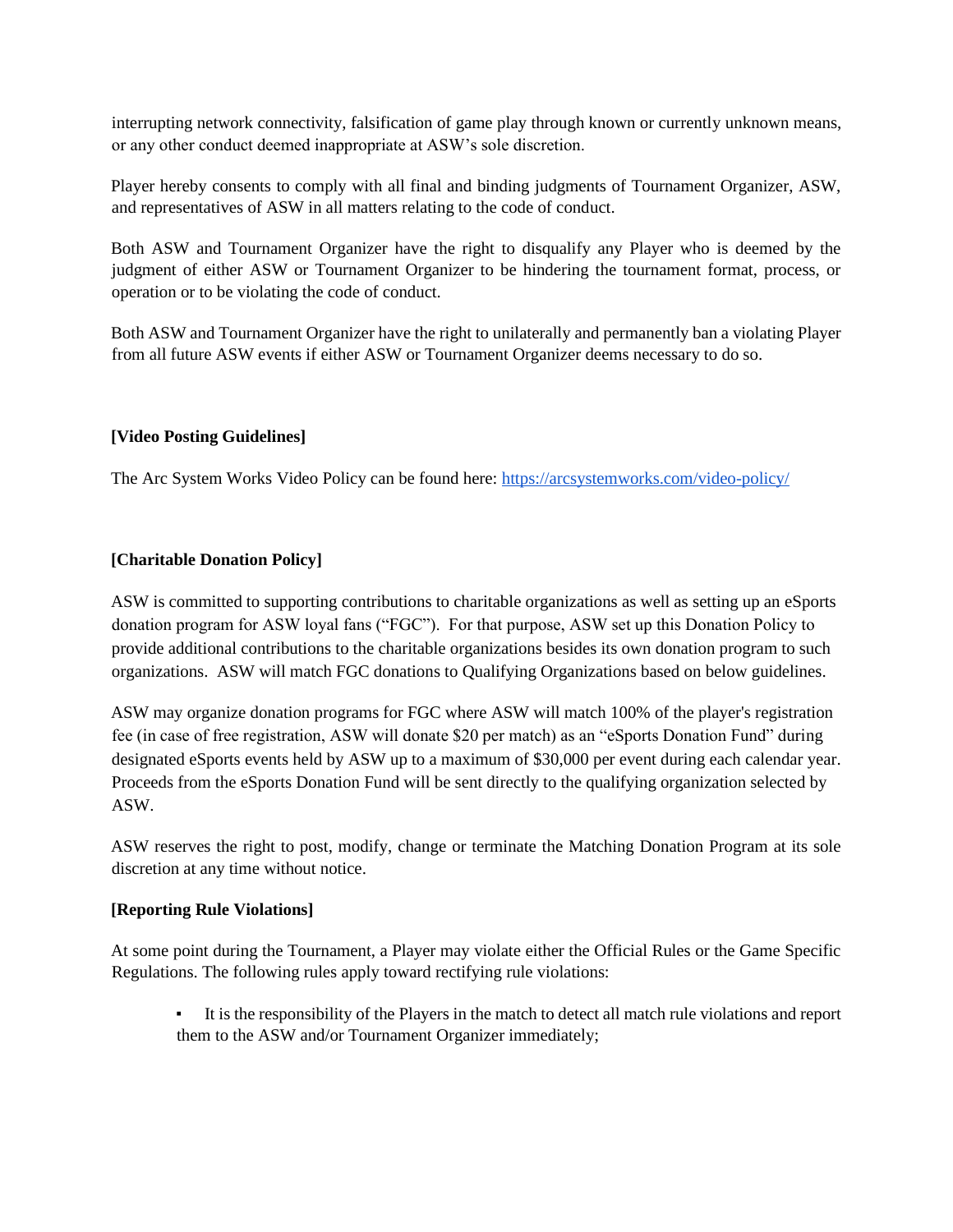All non-gameplay rule violations must be reported to ASW and/or Tournament Organizer before the game starts (e.g. the winner switching the characters after winning one game in a match).

Players are not allowed to stop a game in progress to address a non-gameplay related rule violation. Stopping a game in progress to report a non-gameplay rule violation will result in a forfeiture of the round on the part of the person stopping the game.

The only time Player is allowed to stop a game to report a rule violation is when that violation occurs during the middle of a match.

Stopping a game in progress to erroneously report a rule violation automatically results in a forfeiture of the round by the Player who stopped the game.

- Rule violations must be reported at the time they occur. Otherwise, they will be ignored.
- Tournament Organizer is allowed to report any rule violations on behalf of Player.

▪ If Player, unintentionally or intentionally, stops a game in progress for any other reason, he/she will be considered to have lost the round. Examples include accidentally pressing the start button on his/her controller to pause the match, unplugging his/her opponent's joystick, etc. If the game cannot be restarted from the exact point of interruption, the Player is forced to forfeit the game. Tournament Organizer shall determine whether a Player must forfeit the game.

## **[Limitation of Liability, Assumption of Risk and Indemnification]**

ASW or Tournament Organizer, as the case may be, hereby disclaims all warranties and conditions, whether express, implied, statutory or otherwise, with regard to the Tournament equipment, software, operation of the Tournament, or prizing, including without limitation, all implied warranties and merchantability, fitness for a particular purpose, title, noninfringement, and their equivalents, under the laws of any jurisdiction.

As between Players and Tournament Entities, Tournament Entities shall not be responsible for any of the following:

Incomplete or inaccurate information whether caused by Players or by any of the equipment or programming associated with or utilized in Tournament or by any technical or human error which may occur in the processing of Player's registration or gameplay;

▪ Any operation or transmission errors, omission, interference, loss, deficiencies, delays, communication line errors, theft or damage, or unauthorized access which may result in alteration of game play or game results;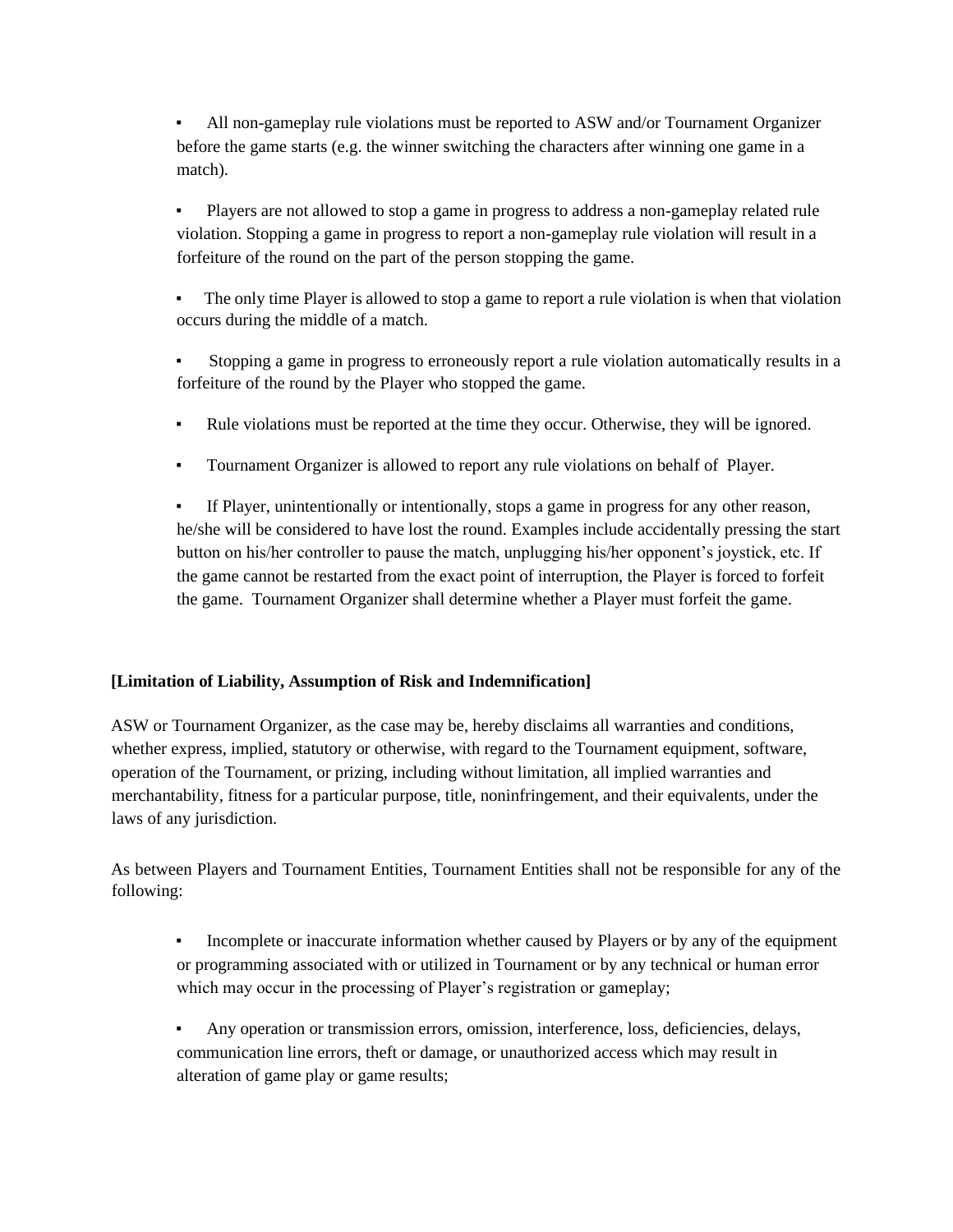Any network, line, server, provider, equipment, or software problems and technical deficiencies including any injury or damage to Player resulting from participation in Tournament;

Any damage or loss to Player or the property of Player occurring during or due to participation in competition;

- The actions or non-action by Tournament Entities or their employees, whether negligent or willful, in the conduct of Tournament;
- The inability to complete a game due to any equipment or software malfunction.

ASW or Tournament Organizer may require, at its sole discretion, the replying of any game, match or Tournament or declare any of the foregoing null and void by reason of any technical or other system error.

If for any reason Tournament or any portion thereof is not capable of running as planned, including infection of computer virus, bugs, tampering, unauthorized intervention, fraud, technical failure, or any other causes beyond the control of ASW or Tournament Organizer, as the case may be, which corrupt or affect the administration, security, fairness, integrity, or proper conduct of Tournament or any portion thereof, ASW or Tournament Organizer, as the case may be, reserves the right at its sole discretion to cancel, modify, or suspend Tournament or any portion thereof.

In the event that ASW or Tournament Organizer, as the case may be, determines, at its sole discretion, that any individual game, match, or Tournament has been tampered with or that the validity of any game, match or Tournament has been compromised for any reason, it may eliminate that game or match, and conduct the Tournament on the basis of the remaining game, match or Tournament.

In the event that any Player is adversely affected in a game, match, or Tournament by any technical or equipment malfunction, ASW or Tournament Organizer, as the case may be, reserves the right to schedule a special game, match, or Tournament among any such Players so adversely affected.

In the event of any cancellation, termination, modification or suspension of Tournament or any portion thereof, ASW will post a notice at the official Smash.gg page a[t](https://smash.gg/) <https://smash.gg/> [a](https://smash.gg/)nd at ASW social media channels.

Regarding any disputes between Players or between Player and a third party arising out of participation in Tournament, the Player or Players are responsible for resolving such disputes among themselves, or with the third party as the case may be, and at their own expense. ASW and Tournament Organizer are not responsible for any damage arising out of such disputes.

In consideration of being permitted to participate in Tournament, each Player warrants, represents, acknowledges and agrees that he or she is at least 18 years old, understands the risks associated with Tournament, is physically fit and in good health, has no physical or mental issues that would hinder participation in any activities of Tournament and is sufficiently trained and experienced to understand the risks involved in Tournament. Player and each of Player's successors, heirs and assigns, unconditionally and irrevocably waives liability, releases, promises never to sue, forever discharges and relinquishes any and all rights, claims, demands, suits, actions, losses, damages, costs and expenses, including attorneys'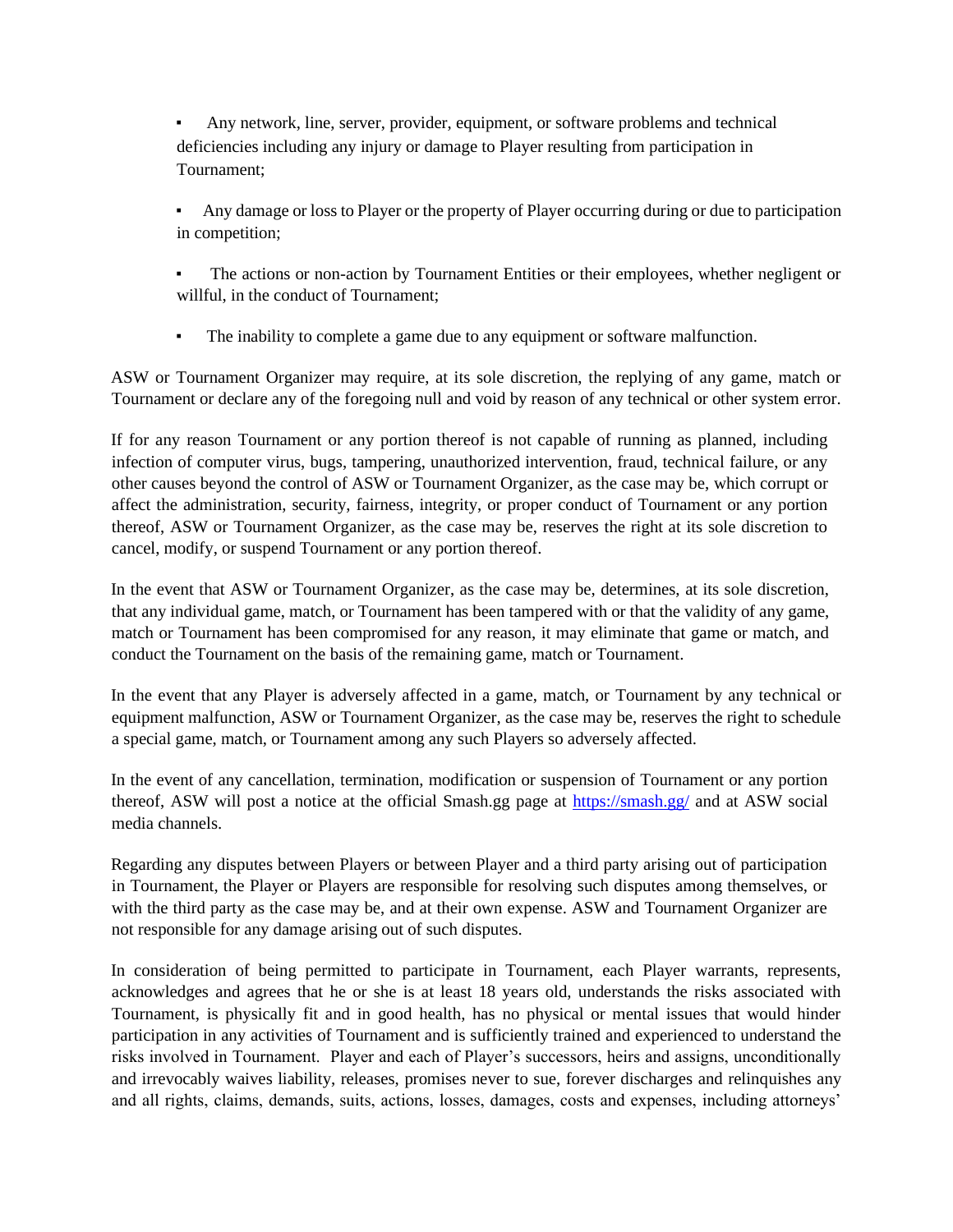fees and costs, that Player may incur or otherwise have against ASW and Tournament Organizer and their respective subsidiaries, parents, affiliates, hosts, sponsors, advertisers and each of their respective owners, officers, shareholders, directors, employees and agents ("**Released Parties**"), arising from or related to Player's participation in Tournament, including, without limitation, any claims arising from or related to: (i) actions or omissions of any of the Released Parties, other Players, or other third parties; (ii) inadequacy of any training or supervision; (iii) failure to investigate, keep safe or to warn of hazards known or unknown; (iv) any defect in or failure of the operation, installation, manufacture, and/or design of any equipment or stage sets; (v) conditions on or about any event premises; (vi) breach of any implied or express warranty and/or representation of any Released Party; (vii) travel, transportation or accommodations; (viii) weather conditions; (ix) any prize award, including, without limitation, the receipt or use or misuse of any prize;  $(x)$ the exercise of the rights granted herein including, without limitation, from any liability for violation of rights of privacy, publicity, defamation, emotional distress or any similar right; and/or (xi) any other operations associated with Tournament, and, with respect to each of the foregoing, whether based on tort (including, without limitation, acts of negligence and gross negligence), contract or any other theory of recovery in law or equity, whether for compensatory or punitive damages, equitable relieve or otherwise, and whether now known or unknown or suspected or unsuspected.

BY ENTERING AND PARTICIPATING IN THE TOURNAMENT , PLAYERS AGREE TO DEFEND, INDEMNIFY AND HOLD HARMLESS THE RELEASED PARTIES FROM ANY AND ALL CLAIMS, DEMANDS, DAMAGES, EXPENSES, COSTS (INCLUDING REASONABLE ATTORNEYS' FEES) AND LIABILITIES (INCLUDING SETTLEMENTS) FOR ANY INJURIES, INCLUDING BUT NOT LIMITED TO PERSONAL INJURY OR DEATH, OR LOSS OR DAMAGE OF ANY KIND, ARISING FROM OR IN CONNECTION WITH THESE OFFICIAL RULES, TOURNAMENT, ATTENDANCE AT ANY TOURNAMENT, OR ANY PRIZE, OR ANY OTHER MATTER OR ACTIVITY DIRECTLY OR INDIRECTLY RELATED TO TOURNAMENT, INCLUDING BUT NOT LIMITED TO LIBEL, SLANDER, DISPARAGEMENT, DEFAMATION, COPYRIGHT INFRINGEMENT, INVASION OF PRIVACY, PIRACY, PLAGIARISM, OR INFRINGEMENT OF ANY PATENT, COPYRIGHT, TRADEMARK, TRADE SECRET OR OTHER INTELLECTUAL PROPERTY RIGHT OF ANY THIRD PARTY. THIS OBLIGATION SHALL CONTINUE BEYOND THE TERM OF TOURNAMENT.

### **[Reserved Rights]**

ASW reserves the right, in its sole discretion, to revise, update, change, modify, add to, supplement, or delete certain terms of the Official Rules and Terms of Participation for any reason Such changes will be effective with or without prior notice. The most current version of the Official Rules and Terms of Participation is posted on the event's official Smash.gg page, official event homepage, and ASW social media channels.

### **[Governing Law and Jurisdictional Court]**

All issues and questions concerning the construction, validity, interpretation and enforceability of these Official Rules, Player's rights and obligations, or the rights and obligations of ASW in connection with the Tournament, shall be governed by, and construed in accordance with California law without regard to choice of law or conflict of law rules.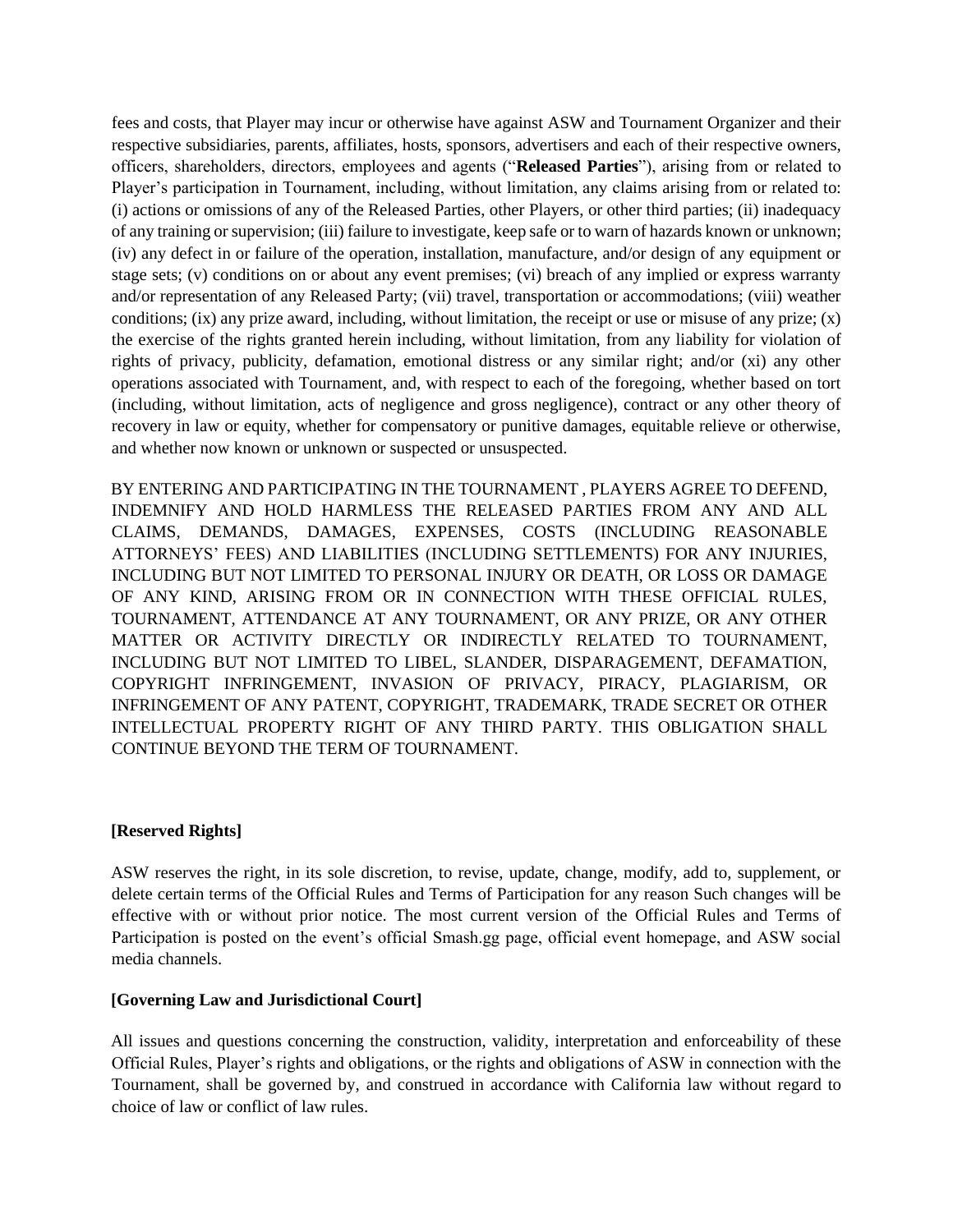Under no circumstances will any Player be permitted to, and Player hereby waives all rights, to claim or recover punitive, incidental, consequential and/or special damages or any other damages (other than outofpocket expenses) and any and all rights to have damages multiplied or otherwise increased. SOME JURISDICTIONS DO NOT ALLOW LIMITATIONS OR EXCLUSION OF LIABILITY FOR INCIDENTAL OR CONSEQUENTIAL DAMAGES, SO THE ABOVE MAY NOT APPLY.

Any dispute arising under or relating to these Official Rules or Player's relationship with ASW shall be finally settled by binding arbitration between Player and ASW. Player and ASW agree to attempt in good faith to resolve any dispute before commencing arbitration. Unless Player and ASW otherwise agree in writing, the time for informal negotiation will be sixty (60) days from the date on which Player or ASW provides written notice of the dispute. Player and ASW agree that neither will commence arbitration before the end of the time for informal negotiation. If informal negotiation is not effective, arbitration shall be conducted as follows:

The arbitration will be commenced and conducted by JAMS pursuant to its Comprehensive Arbitration Rules and Procedures, which are available at the JAMS website (http://www.jamsadr.com) or by calling JAMS at (800) 352-5267, and shall be conducted in Los Angeles, California by JAMS before a single arbitrator. However, if the amount in dispute is US\$25,000 or less, any arbitration hearing will be held by telephone unless the arbitrator finds good cause to hold an in-person hearing instead.

Any provision of applicable law notwithstanding, the arbitrator will not have authority to award damages, remedies or awards that conflict with these Official Rules. The arbitrator's award shall be written, and binding on the parties and may be entered as a judgment in any court of competent jurisdiction. Players' arbitration fees and players' share of arbitrator compensation shall be governed by the JAMS Comprehensive Arbitration Rules and Procedures.

PLAYER AND ACKNOWLEDGE THAT BY AGREEING TO BINDING ARBITRATION, PLAYERS ARE GIVING UP THE RIGHT TO LITIGATE (OR PARTICIPATE IN AS A PARTY OR CLASS MEMBER) ANY AND ALL DISPUTES IN COURT BEFORE A JUDGE OR JURY. INSTEAD, PLAYER, AND PLAYER'S LEGAL GUARDIAN, UNDERSTAND AND AGREE THAT ALL DISPUTES WILL BE RESOLVED BEFORE A NEUTRAL ARBITRATOR, WHOSE AWARD (DECISION) WILL BE BINDING AND FINAL. ANY COURT WITH JURISDICTION OVER THE PARTIES MAY ENFORCE THE ARBITRATOR'S AWARD.

Player further understands that, in some instances, the costs of arbitration could exceed the costs of litigation. All parties understand that the right to discovery may be more limited in arbitration than in court.

Neither Player nor ASW will participate in a class action or class-wide arbitration for any claims arising under or related to these Official Rules, or Player's relationship with ASW. If the prohibition against class actions above is found to be unenforceable, then all of the preceding language in this section [Governing law and jurisdictional court] will be null and void with respect to Player, and any ongoing or future dispute will be submitted to a court of competent jurisdiction within the County of Los Angeles, California, USA, to the exclusion of arbitration. Any dispute at that time in arbitration will be dismissed without prejudice and refiled in a court.

Notwithstanding the parties' decision to resolve all disputes through arbitration, either party may bring an action in state or federal court that only asserts claims for patent infringement or invalidity, copyright